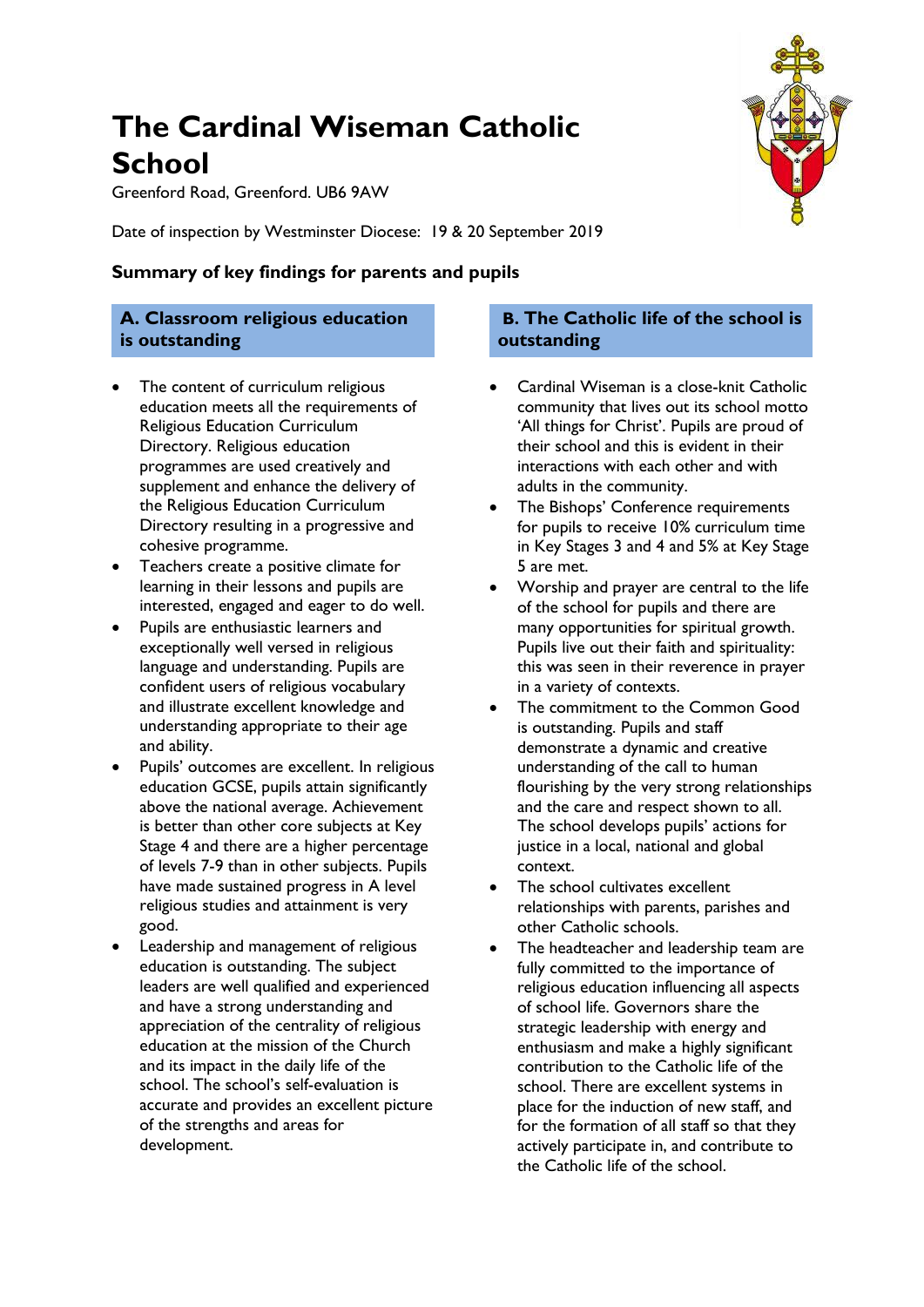#### **A. Classroom Religious Education**

#### **What has improved since the last inspection?**

The religious education (RE) subject area has been developed on the school's virtual learning environment, which has allowed easier access for pupils. Pupils are more confident in using the virtual learning environment for homework and revision. There has been an increase in parental engagement as parents and carers can access resources and support their children. The complete redesign and embedding of Key Stage 4 and Key Stage 5 religious education in response to the specification changes has taken place. There has also been a complete redesign of sixth form core RE and a redesign of the schemes of work to include faith in action.

### **The content of classroom religious education is outstanding**

Religious education meets the requirements of the Religious Education Curriculum Directory (RECD) and is mapped accordingly. The programmes of study enlighten pupils about the life and message of Christ whilst also giving them the preparation and skills to excel in their public exams. The knowledge and understanding of the commitment to faith in action is clearly understood and articulated by pupils. All teaching staff know and understand the broad areas of the RECD and resources are used to facilitate excellent links to this. Each key stage is mapped to ensure all areas of study are met. Groups within religious education have been changed and RE groups are now taught in broader streams. The impact of this has been significant as evidenced in the recent GCSE examination results. Resources are creative and supplement and enhance the delivery of the RECD resulting in a progressive and cohesive programme for each key stage.

#### **Pupil achievement in religious education is outstanding**

Pupils' achievement is outstanding when evidence of progress is measured against levels of attainment and the new diocesan standards document. The religious education department is a leading department within the school and attainment in RE is better than other core subjects. The outcomes in GCSE religious education are outstanding, this is evidenced through ability bands. The RE department have achieved in the top 5% nationally. Pupils are confident users of religious vocabulary and illustrate excellent knowledge and understanding appropriate to their age and ability applying a wide variety of skills to great effect in their work. Pupils have made sustained progress in A level religious studies and results have been consistently good over time. All pupils are enthusiastic learners and excel through teacher expectations and engagement in their learning.

#### **The quality of teaching is outstanding**

The religious education department's outstanding standard of attainment and progress is a direct result of the highly effective teaching and learning systems and the staff's high expectations of the pupils. All teachers have consistently high expectations of pupils. Teachers systematically check pupils' understanding throughout lessons. Time is well used and every opportunity is taken to develop skills. During the inspection, teaching that had the most impact on learning was creative, inspiring and actively engaged pupils in their learning. Lessons were well planned with good pace and some challenge: for example, in Year 12 on Plato's Allegory of the Cave where a group work task engaged pupils in an animated philosophical debate. Another lesson was observed where Year 9 pupils participated in a creative group work activity on marriage. There was also a Year 11 lesson in which pupils were engaged in a highly theological debate on Salvation. Teachers used a variety of well-judged teaching strategies to match pupils' learning needs.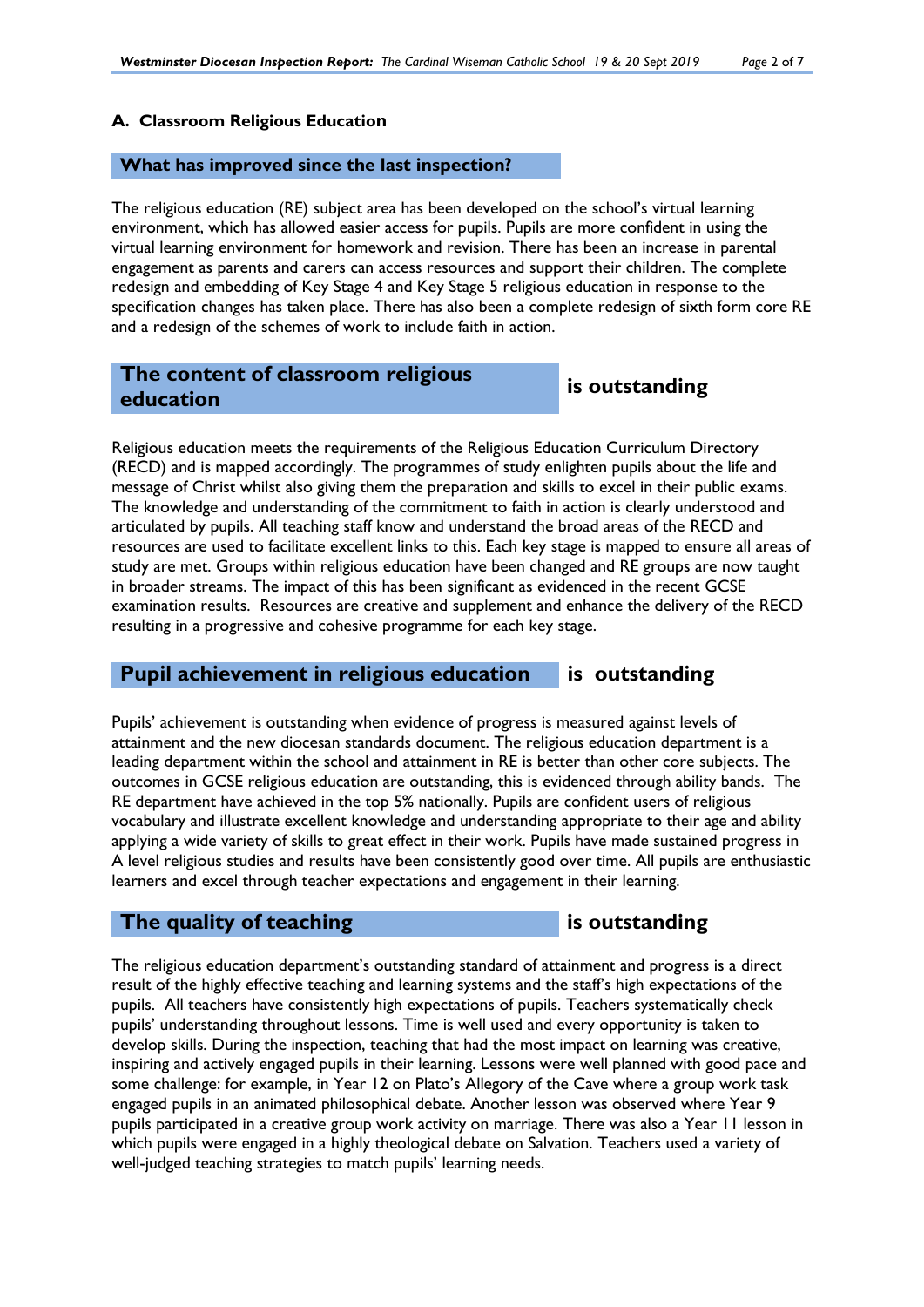# **The effectiveness of leadership and management in promoting religious education**

# **is outstanding**

The quality of the leadership and management of religious education is outstanding. Religious education is a core subject and is the bedrock of the school. The curriculum coordinator has a strong understanding and appreciation of the centrality of religious education in the mission of the Church and its impact on daily life of the school. There is a fully established culture of high expectations with religious education lessons, which creates an outstanding atmosphere for learning and progress. Highly effective systems and structures are in place within the department to frequently monitor, track and ensure pupil progress in religious literacy. Sound subject knowledge is developed through continuing CPD and staff are exceptionally well supported in this. The curriculum coordinator and senior leaders have an excellent understanding of the strengths and areas for development in religious education.

# **What should the school do to develop further in classroom religious education?**

- Focus on the pace in the lessons in order to maximise learning opportunities for all pupils.
- The senior leadership team should continue to prioritise sixth form Core RE within the curriculum, so that students continue to make maximum progress.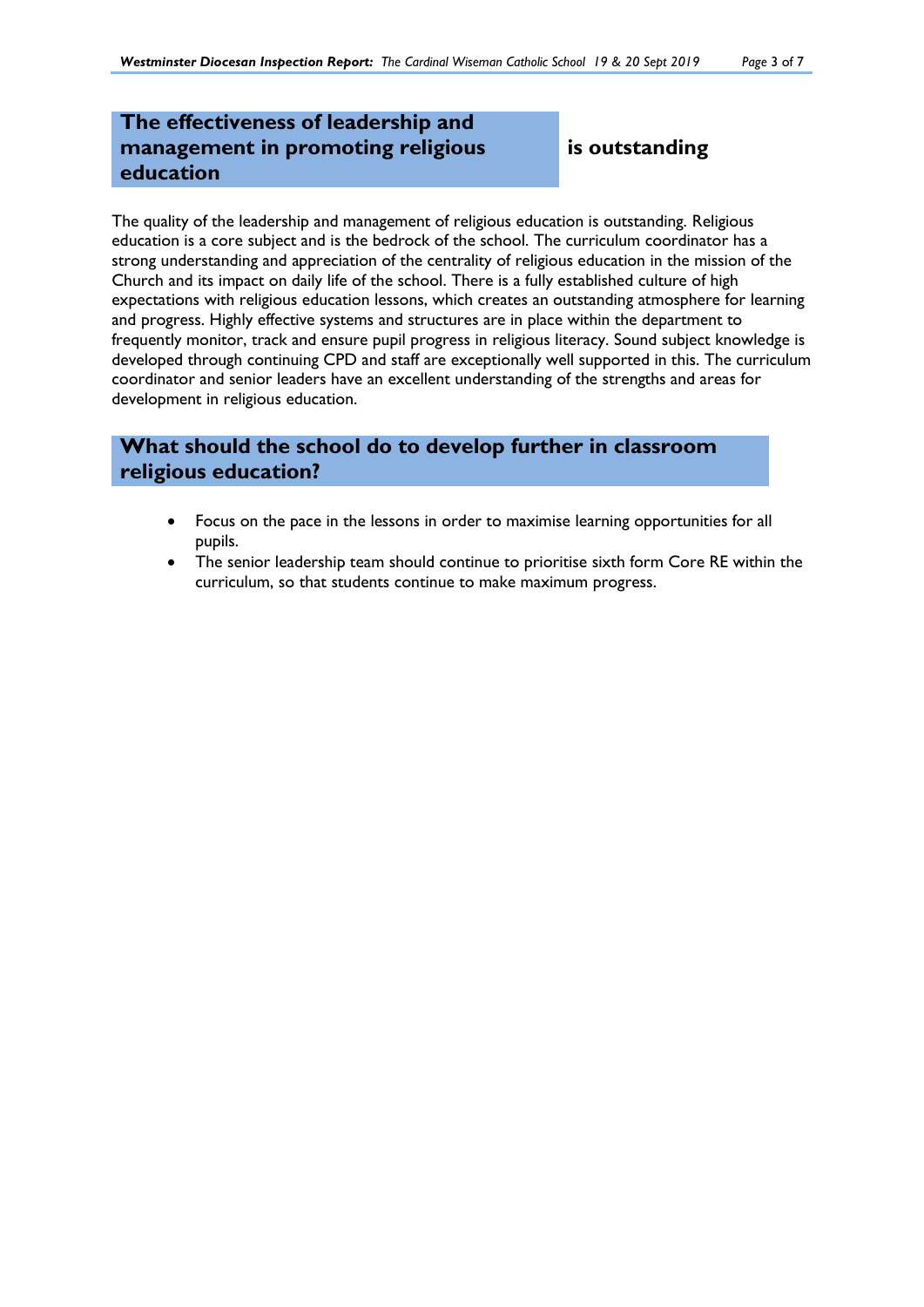# **B. The Catholic life of the school**

#### **What has improved since the last inspection?**

Pupils are aware of the life and influence of Cardinal Wiseman through assemblies, tutor time, RE lessons and enrichment experiences. A 'Catholic Life' team meets regularly to ensure that the Catholic ethos is an integral part of the day to day life of the school. The team have raised the profile of the active Catholic life of the school by delivering high quality professional development to staff and introducing liturgical leaders. Pupils have more opportunities to live out their faith through daily activity and participation of a number of faith-based enrichment groups within the school

### **The place of religious education as the core of the curriculum is outstanding**

#### Religious education receives the 10% curriculum at Key Stages 3 and 4 and 5% at Key Stage 5 as required by the Bishops' Conference. Religious education is at the heart of the school and influences and enhances the quality of Catholic education offered. Displays in the classrooms and corridors support the Catholic ethos of the school with professional artwork and impressive work by the pupils. The department is well resourced and staffed by specialists and a new chaplain has recently taken up position, emphasising that this is a central role in the school. The place and importance of religious education are acknowledged through appropriate recognition of whole school issues at leadership level. The chapel is at the heart of the school and is open at all times for staff and pupils in both the physical and spiritual sense. The governors offer outstanding support and active guidance in developing and reviewing the place of religious education.

### **The experience of Catholic worship – prayer and liturgy – for the whole school community is outstanding**

The Cardinal Wiseman Catholic School is a close-knit Catholic community that lives out its school motto 'All things for Christ'. Worship and prayer are central to the life of the school for pupils and there are many opportunities for spiritual growth. Weekly Mass takes place for different year groups in the parish church of Our Lady of the Visitation. Pupils from all year groups contribute to the Mass celebration with readings, bidding prayers, choir and the offertory. Pupils also have the opportunity to attend Mass on Holy Days of Obligation. The chapel is used for worship including liturgies and prayer groups. Daily acts of worship take place during tutor time, class time and assemblies. Weekly prayer sheets are available to use and daily prayers are based on the gospel of the day and these are also put online for faith sharing with parents and carers. There are opportunities for the celebration of the Eucharist and the Sacrament of Reconciliation throughout the year. There is a developed retreat programme for Years 7, 10 and 12.

# **The contribution to the Common Good – service and social justice –**

### **is outstanding**

Pupils are proud of their school, and this is evident in their interactions with each other and adults. A respectful calm atmosphere permeates the whole school. In the pupil panel meeting, one pupil stated that the school had a different 'aura'. The staff at the school are committed to developing pupils' gifts and talents and there was plenty of evidence to support the 'Wiseman spirit'. The school develops pupils' actions for social justice in a local, national and global context. Pupils of all ages and levels spoke about their support of the local food bank as one of the main local charitable activities that they were involved in, and have collected an impressive two tonnes of food in one year. Pupils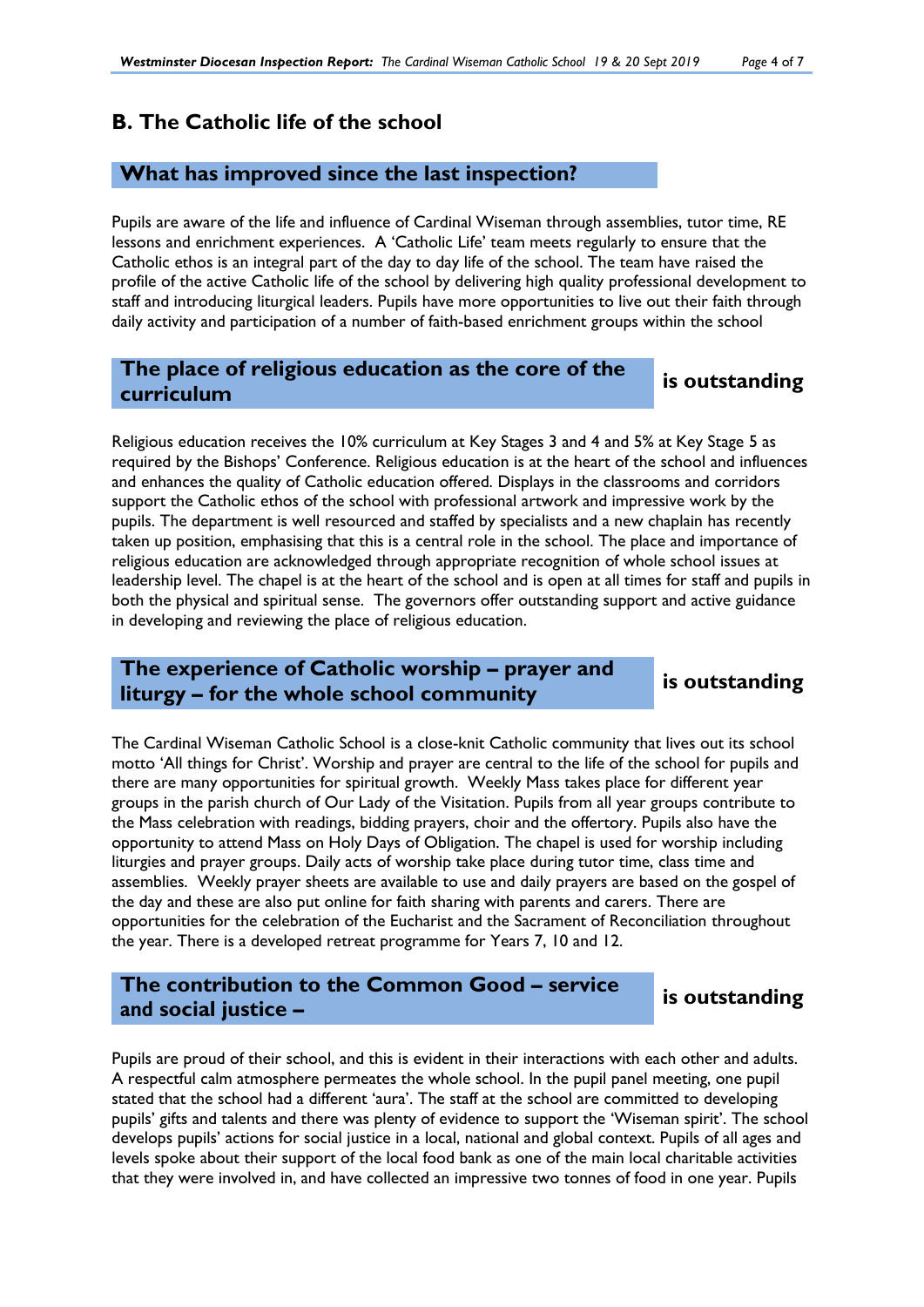talked about their support for a school in Burkina Faso, and their work has helped to build two classrooms. Sixth form students organised their own opportunity to support a local home for the elderly, ensuring everyone had presents, and spending a day with them, attending Mass together. They also support a local hospice by volunteering. Pupils could articulate that this was part of their duty to serve, with one pupil saying that 'some people are more vulnerable, but God said we should all be equal, so we should help'.

# **The partnership with parents, school and parish, and collaboration as an integral part of the diocese through its relationship with the diocesan Bishop and those acting on his behalf**

**is outstanding**

The school's partnership with key stakeholders is outstanding. Parents and carers are invited to attend Masses, liturgical events and other school occasions, such as the Celebration of Success prize giving. Communication is further improved through the school's virtual learning platform where parents can view homework set and lesson content. The parents were overwhelmingly supportive of the school in the diocesan survey and almost all agreed that the school provides opportunities for spiritual growth and development. One of the parents remarked that Cardinal Wiseman was 'a very good Catholic school with strong links to the local parishes'. Another parent stated that 'our children have benefited immensely from the values and ethos of the school. There is a very dedicated staff and strong leadership'. The school has close links with the local parish and other feeder parishes, priests from the parishes celebrate Mass weekly with different year groups. During Lent, opportunities are offered for the Sacrament of Reconciliation. The RE department uses the church to enhance their curriculum when exploring features of a church. Staff regularly attend the professional development opportunities offered by the diocese. Pupils live out the school's motto 'Omnia Pro Christo'- 'All things for Christ', through actively supporting the Ealing food bank; Year 12 students volunteer their time on a weekly basis. Strong links are established with local primary 'named' (feeder) schools through the transition programme.

#### **The effectiveness of the leadership and management in promoting the Catholic life of the school is outstanding**

School leaders have worked hard to provide an environment which reflects the school motto. Catholicism is clearly at the heart of all that is done and staff and pupils are rightly proud of the community they have built. Each member of the community is valued as an individual and supported to be their best. This is clear from the strong induction processes which are in place for pupils, newly qualified teachers and other members of staff; new staff are told 'you are the face of Christ to the pupils'. Senior leaders are supported by a strong governing body which challenges them to continue to provide a vibrant and engaging Catholic community. The long serving experienced chair of governors has an in depth understanding of the school and its vision. There are clear lines of communication between the governors and the parish. They see how mutual support can be a force for improvement, and excellent relationships are seen throughout the school. Staff continuing professional development is important and regular sessions take place, keeping all up to date as well as specific training in the Catholic life. A weekly staff breakfast helps develop the collegiality of the staff. The school is constantly looking for new ways to bring Christ alive to the pupils and it is this that makes the community so vibrant and relevant.

#### **What should the school do to develop further the Catholic life of the School?**

- Ensure there is a focal point for prayer in every classroom.
- Further develop the role of liturgy leaders in order to lead worship.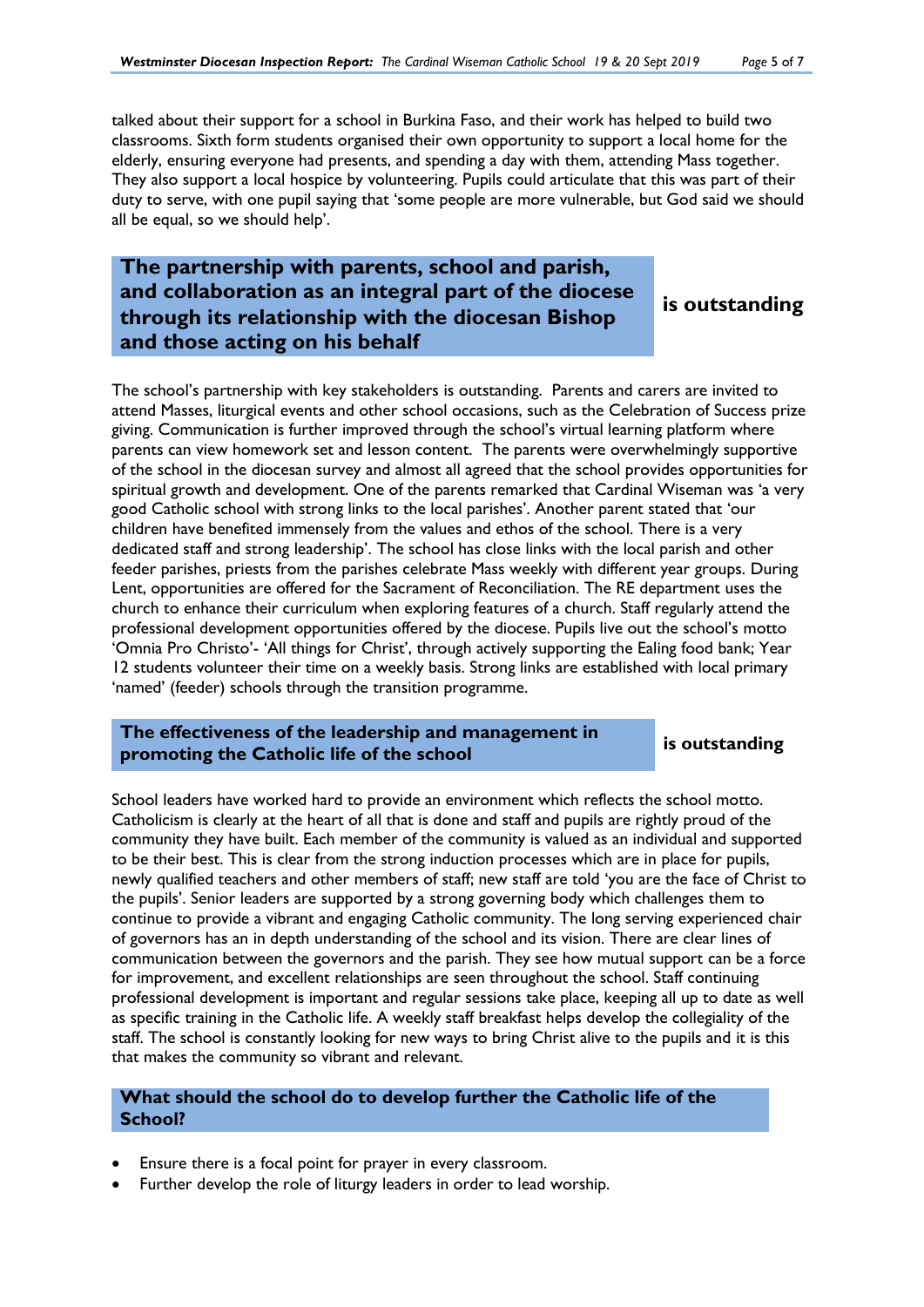# **Information about this school**

- The school is a 12 form entry Catholic Comprehensive school in the locality of Greenford
- The school serves a wide variety of parishes including Our Lady of the Visitation, Greenford; St Peter & St Paul Northfields; St Anslem's Southall.
- The proportion of pupils who are baptised Catholic is 96.4*%.*
- The proportion of pupils who are from other Christian denominations is number 0.9% and from other faiths is 2.5*%*. The remaining pupils are from families who have not declared a faith.
- The percentage of Catholic teachers in the school is number 47 *%*.
- The number of teachers with a Catholic qualification is 5.
- There are 9% of pupils in the school with special educational needs or disabilities of whom 35 have statements of Special Educational Needs and Disabilities (SEND)/ Education Health and Care Plans (EHCP).
- The proportion of pupils from minority ethnic groups is well above average.
- The number of pupils speaking English as an Additional Language is well above average.
- There is a below average rate of families claiming free school meals.
- 212 pupils receive the Pupil Premium (11 %).

| <b>Department for Education Number</b>  | 3074603                    |
|-----------------------------------------|----------------------------|
| <b>Unique Reference Number</b>          | 101934                     |
| <b>Local Authority</b>                  | Ealing                     |
|                                         |                            |
| <b>Type of school</b>                   | Secondary School           |
| <b>School category</b>                  | <b>Voluntary Aided</b>     |
| Age range of pupils                     | $11 - 18$                  |
| <b>Gender of pupils</b>                 | Mixed                      |
| <b>Number of pupils on roll</b>         | 1,927                      |
| The appropriate authority               | Governing body             |
| Chair                                   | Mrs Maggie Pound           |
| <b>Headteacher</b>                      | Mr Michael Kiely           |
| <b>Telephone number</b>                 | 020 8575 8222              |
| <b>Website</b>                          | www. wiseman.ealing.sch.uk |
| <b>Email address</b>                    | info@wiseman.ealing.sch.uk |
| Date of previous inspection             | 3 April 2014               |
| <b>Grades from previous inspection:</b> |                            |
| <b>Classroom religious education</b>    | Outstanding                |
| The Catholic life of the school         | Outstanding                |